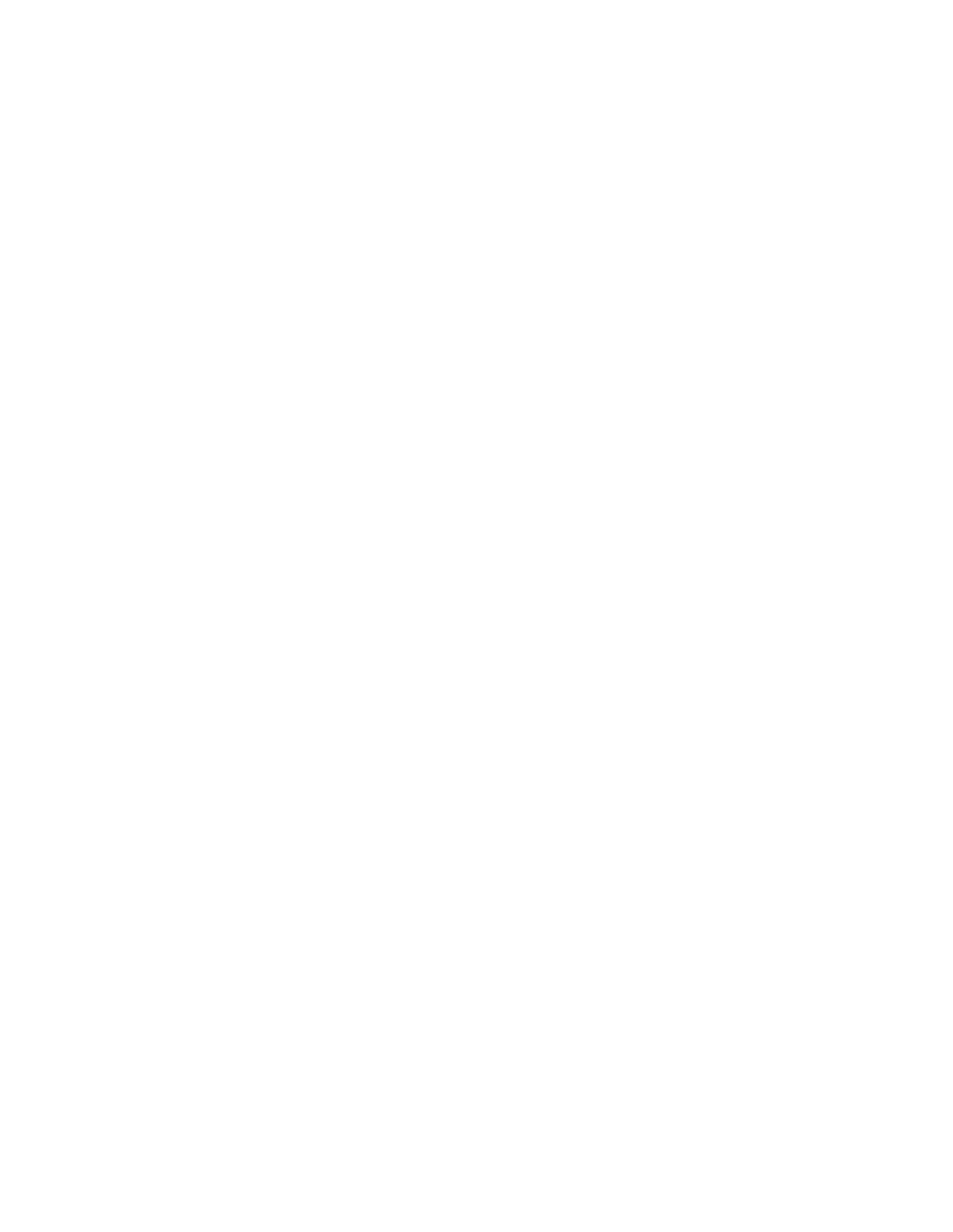# TABLE OF CONTENTS

# **SAMHSA Opioid Overdose Prevention Toolkit**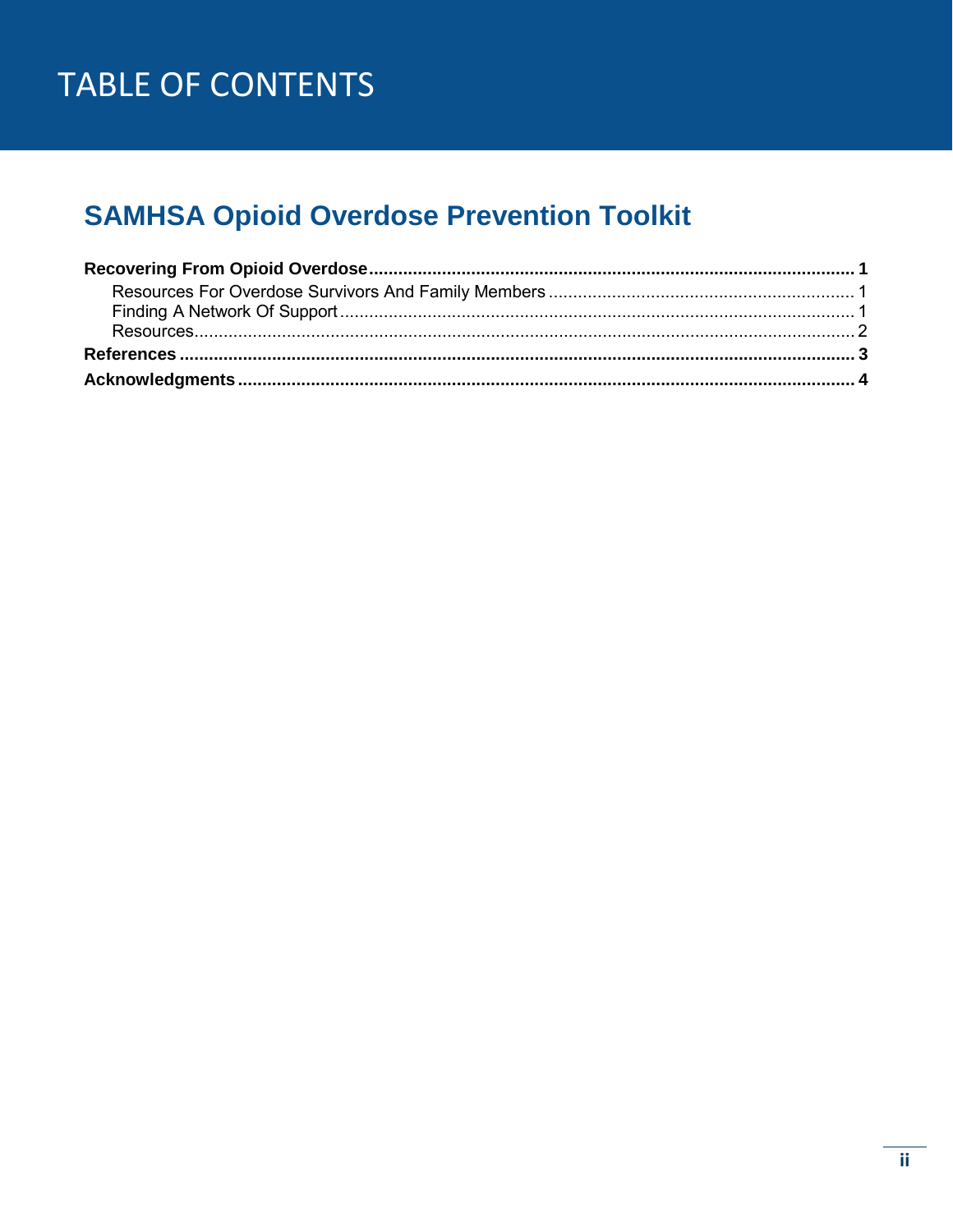# <span id="page-3-1"></span>**RESOURCES FOR OVERDOSE SURVIVORS AND FAMILY MEMBERS**

<span id="page-3-0"></span> event. They have had to deal with the **Survivors of opioid overdose have experienced a life-changing and t<br>event. They have had to deal with<br>emotional consequences of overd** experienced a life-changing and traumatic emotional consequences of overdosing, which can involve embarrassment, guilt, anger, and gratitude, all accompanied by the discomfort of opioid withdrawal. Most need the support of family and friends to take the next steps toward recovery.

 overdose, it is almost always an accident. Moreover, the underlying problem that led to disorder—still exists and continues to require While many factors can contribute to opioid opioid use—most often pain or substance use attention. 1

 The individual who has experienced an overdose is not the only one who has endured a traumatic event. Family members often feel judged or inadequate because they could not prevent the overdose. It is important for family members to work together to help the overdose survivor obtain the help that he or she needs.

# <span id="page-3-2"></span>**FINDING A NETWORK OF SUPPORT**

 As with any health condition, it is not a sign of weakness to admit that a person or a family issues without help. It takes real courage to reach members of the community to get help. cannot deal with overdose and its associated out to others for support and to connect with

Health care providers, including those who specialize in treating substance use disorders, can provide structured, therapeutic support and feedback.

 referral to a pain specialist may be in order. If it is by a physician specializing in the treatment of opioid addiction in a residential treatment program or in a federally certified opioid treatment program. In each case, counseling can help the healthier way. The path to recovery can be a If the survivor's underlying problem is pain, addiction, the patient should be referred to an addiction specialist for assessment and treatment individual manage his or her problems in a dynamic and challenging process, but there are ways to help.

 and friends, overdose survivors can access a institutions, such as: In addition to receiving support from family variety of community-based organizations and

- Health care and behavioral health providers.
- Peer-to-peer recovery support groups such as Narcotics Anonymous.
- Faith-based organizations.
- **Educational institutions.**
- **Neighborhood groups.**
- **Government agencies.**
- Family and community support programs.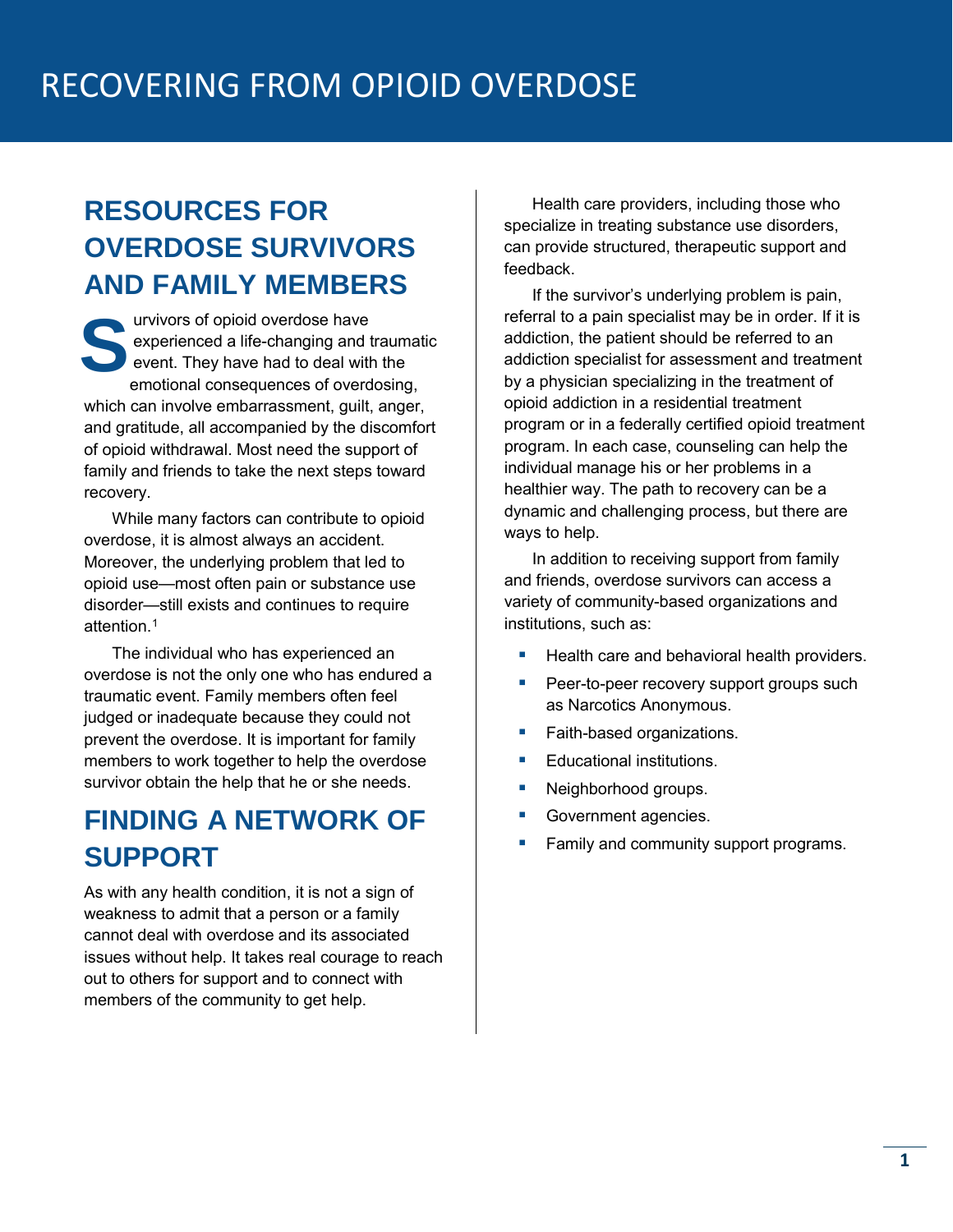# RECOVERING FROM OPIOID OVERDOSE

# <span id="page-4-0"></span>**RESOURCES**

#### **Substance Abuse and Mental Health Services Administration (SAMHSA)**

- National Helpline: 1-800-662-HELP (4357) or 1-800-487-4889 (TDD, for hearing impaired)
- **Behavioral Health Treatment Services Locator (search by address, city, or ZIP Code):** <https://findtreatment.samhsa.gov/>
- **Buprenorphine Treatment Practitioner Locator (search by address, city, or ZIP Code):**  locator [https://www.samhsa.gov/medication-assisted-treatment/physician-program-data/treatment-physician-](https://www.samhsa.gov/medication-assisted-treatment/physician-program-data/treatment-physician-locator)
- directory.pdf Single State Agencies for Substance Abuse Services: [https://www.samhsa.gov/sites/default/files/ssa-](https://www.samhsa.gov/sites/default/files/ssa-directory.pdf)
- State Opioid Treatment Authorities:<https://dpt2.samhsa.gov/regulations/smalist.aspx>
- SAMHSA Publications Ordering (all SAMHSA Store products are available at no charge): [https://store.samhsa.gov;](https://store.samhsa.gov/) 1-877-SAMHSA-7 (1-877-726-4727)

#### **Centers for Disease Control and Prevention (CDC)**

- Understanding the Epidemic:<https://www.cdc.gov/drugoverdose/epidemic>
- **Poisoning:<https://www.cdc.gov/homeandrecreationalsafety/poisoning>**
- **CDC Guideline for Prescribing Opioids for Chronic Pain:** <https://www.cdc.gov/drugoverdose/prescribing/guideline.html>

#### **Faces & Voices of Recovery**

Shaping the Future of Recovery:<https://facesandvoicesofrecovery.org/>

#### **Project Lazarus**

Learn About the Project Lazarus Model: [https://www.projectlazarus.org](https://www.projectlazarus.org/)

#### **Harm Reduction Coalition**

Main Page: [http://www.harmreduction.org](http://www.harmreduction.org/)

#### **Prevent & Protect**

 campaigns:<http://prevent-protect.org/community-resources-1/> Tools for conducting overdose prevention and naloxone advocacy, outreach, and communication

#### **Prescribe to Prevent**

Prescribe Naloxone, Save a Life: [http://prescribetoprevent.org](http://prescribetoprevent.org/)

SAMHSA does not specifically endorse any group, and appropriateness should be determined at the local level. Many groups are appropriate for loved ones and family members. Referrals are encouraged to groups that have received explicit endorsements from those who have been intimately affected by opioid use and overdose.

- Grief Recovery After a Substance Passing is for those who have lost a loved one: [http://grasphelp.org/.](http://grasphelp.org/)
- **EXECOM** Learn 2 Cope is for families with loved ones who have a substance use disorder: [https://www.learn2cope.org/.](https://www.learn2cope.org/)
- **The International Overdose Awareness Day website has a list of worldwide events:** [https://www.overdoseday.com/.](https://www.overdoseday.com/)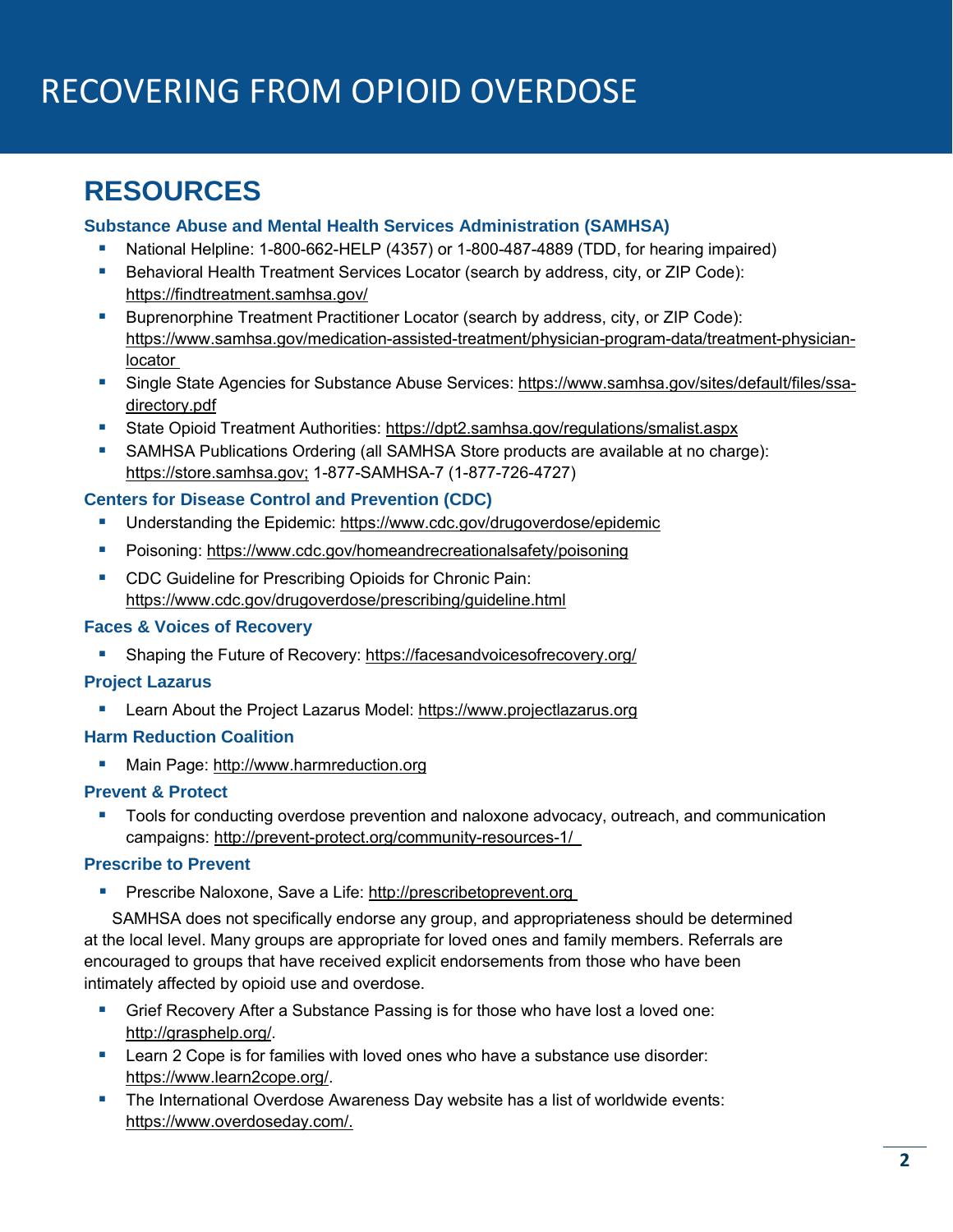# **REFERENCES**

<span id="page-5-0"></span>1 Kampman, K, Jarvis M. American Society of Addiction Medicine (ASAM) National Practice Guideline for the use of medications in the treatment of addiction involving opioid use. J Addict Med. 2015;9(5):358-67. doi:10.1097/ADM.0000000000000166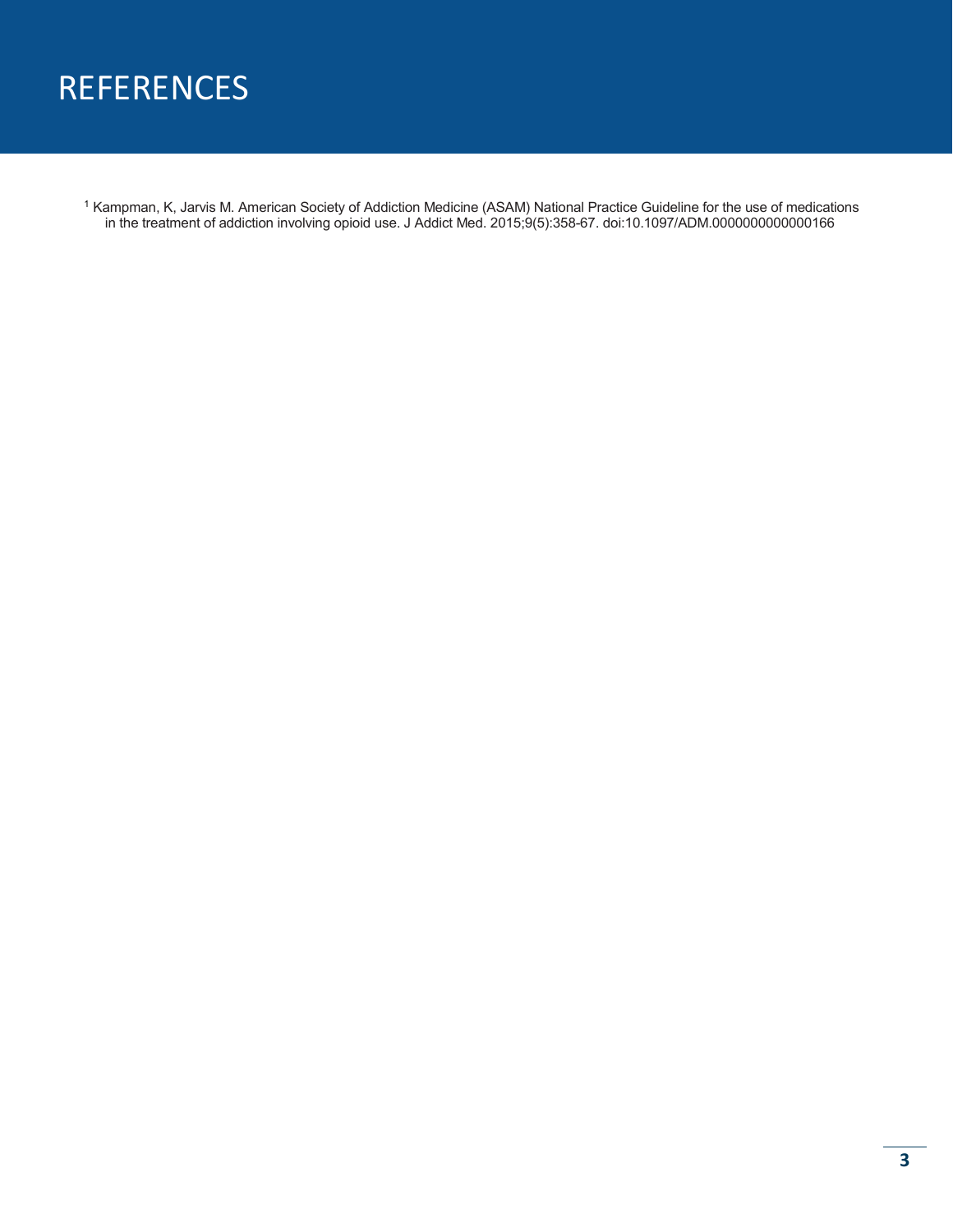# <span id="page-6-0"></span>**ACKNOWLEDGMENTS**

This publication was prepared for the Substance Abuse and Mental Health Services Administration (SAMHSA) under contract number 10-233-00100 with SAMHSA, U.S. Department of Health and Human Services (HHS). LCDR Brandon Johnson, M.B.A., served as the Government Project Officer.

### **Disclaimer**

The views, opinions, and content expressed herein are those of the authors and do not necessarily reflect the official position of SAMHSA or HHS. Nothing in this document constitutes an indirect or direct endorsement by SAMHSA or HHS of any non-federal entity's products, services, or policies, and any reference to a non-federal entity's products, services, or policies should not be construed as such. No official support of or endorsement by SAMHSA or HHS for the opinions, resources, and medications described is intended to be or should be inferred. The information presented in this document should not be considered medical advice and is not a substitute for individualized patient or client care and treatment decisions.

# **Public Domain Notice**

All materials appearing in this toolkit except those taken directly from copyrighted sources are in the public domain and may be reproduced or copied without permission from SAMHSA or the authors. Citation of the source is appreciated. However, this publication may not be reproduced or distributed for a fee without the specific, written authorization of the Office of Communications, SAMHSA, HHS.

### **Electronic Access and Copies of Publication**

This publication may be ordered from SAMHSA's Publications Ordering web page at [https://store.samhsa.gov.](https://store.samhsa.gov/) Or, please call SAMHSA at 1-877-SAMHSA-7 (1-877-726-4727).

### **Recommended Citation**

Substance Abuse and Mental Health Services Administration*. SAMHSA Opioid Overdose Prevention Toolkit.* HHS Publication No. (SMA) 18-4742PT5. Rockville, MD: Substance Abuse and Mental Health Services Administration, 2018.

### **Nondiscrimination Notice**

SAMHSA complies with applicable federal civil rights laws and does not discriminate on the basis of race, color, national origin, age, disability, or sex. SAMHSA cumple con las leyes federales de derechos civiles aplicables y no discrimina por motivos de raza, color, nacionalidad, edad, discapacidad o sexo.

### **Originating Office**

Division of Pharmacologic Therapies, Center for Substance Abuse Treatment, Substance Abuse and Mental Health Services Administration, 5600 Fishers Lane, Rockville, MD 20857.

HHS Publication No. (SMA) 18-4742PT5. First printed 2013. Revised 2014, 2016, 2018.